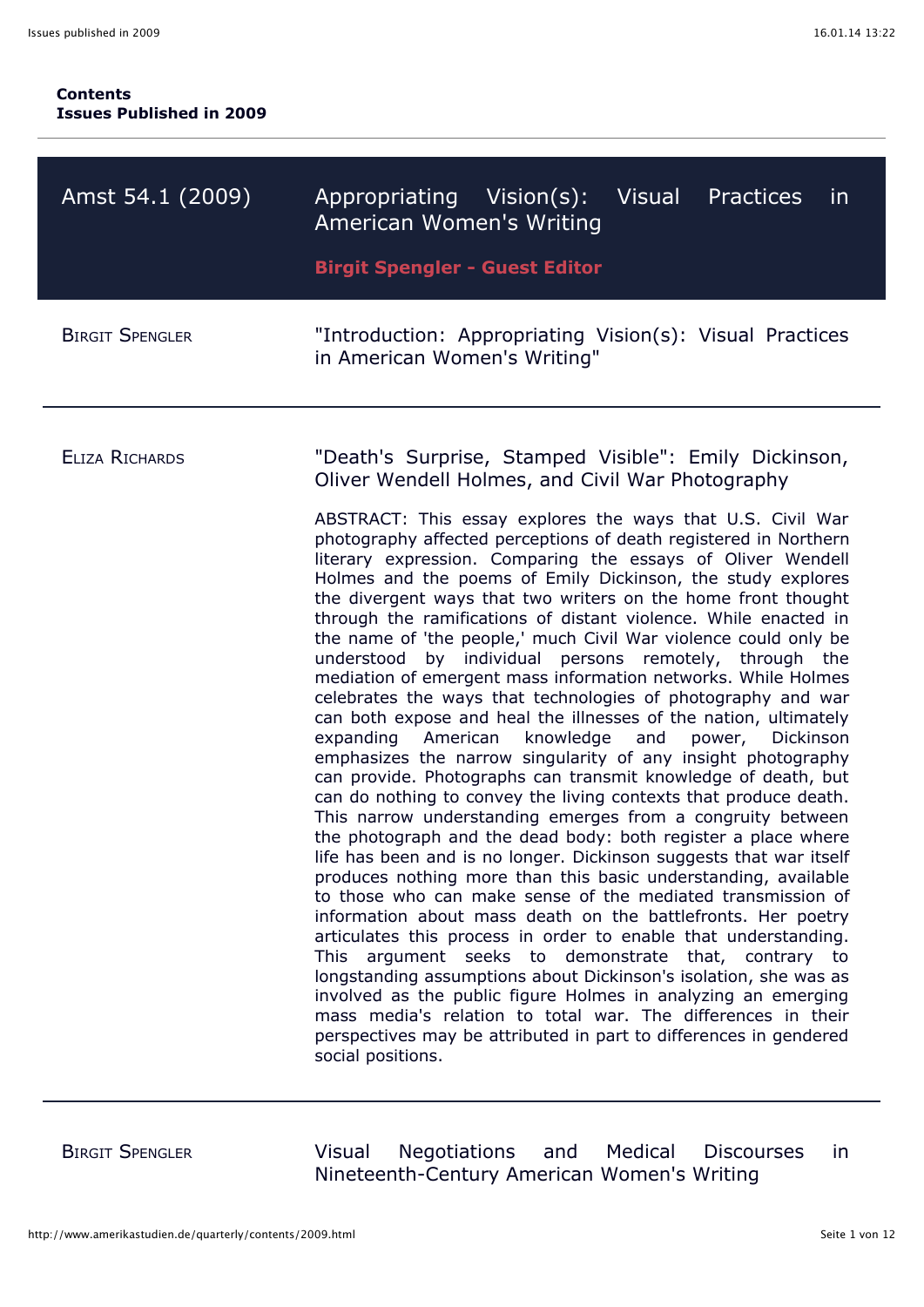ABSTRACT: According to Michel Foucault, a paradigmatic change in the visual organization of power marks the onset of modernity and turns Western societies from societies of the spectacle into societies of surveillance. This shift becomes particularly obvious in the organization of spaces in modern institutions—for example prisons, schools, military barracks, or clinics. Taking its cue from Foucault's argument, this article analyzes the role of vision in medical settings as presented by American female writers of the later nineteenth century. Throughout the nineteenth century, medical discourses present a highly charged field that reflects the gender and power relations at work in American society. Such discourses are shaped by essentializing notions of male and female 'nature' that present women as physically and psychologically fragile deviations from the male 'norm.' This article suggests that nineteenth-century women writers use vision as a metaphor for the gender and power relations that shape their society, thus demonstrating a remarkable insight into relations of power by questioning the epistemological implications of vision, by presenting female protagonists who appropriate the gaze, and by involving their readers in processes of visual education that aim at re-organizing the nation.

## BÄRBEL TISCHLEDER THE Deep Surface of Lily Bart: Visual Economies and Commodity Culture in Wharton and Dreiser

ABSTRACT: Edith Wharton and Theodore Dreiser's literary portrayals of American culture at the turn of the twentieth century display a fascination with the visual. This essay is premised on a broader definition of visual culture that encompasses not only art or media but also the visual dimensions and perception of the urban landscape—the crowds in the street, in stations, theaters or hotels as well as shop windows, department stores and conspicuous interiors. *The House of Mirth* (1905), which forms the focus of this essay, and *Sister Carrie* (1900) present public arenas that locate people in a dynamic field of vision—a web of sights and looks that determines the subject's social place and defines personality as an assemblage of visual effects and attributes. Both novels are concerned with the impact the orientation towards the visual has on the psyche of their protagonists. They exemplify that commodity culture, especially modes of commercial display, serves as a model for modern subjectivity. Wharton draws the picture of a society that puts its stakes in appearances and whose assets and tastes are of value only when they are converted into a kind of visual currency. Her protagonist, Lily Bart, reflects these values not only in her accomplished selffashioning, but also in her psychic make-up—her deep surface.

ERIKA SPOHRER Colonizing Consciousness: Race, Pictorial Epistemology, and Toni Morrison's Jazz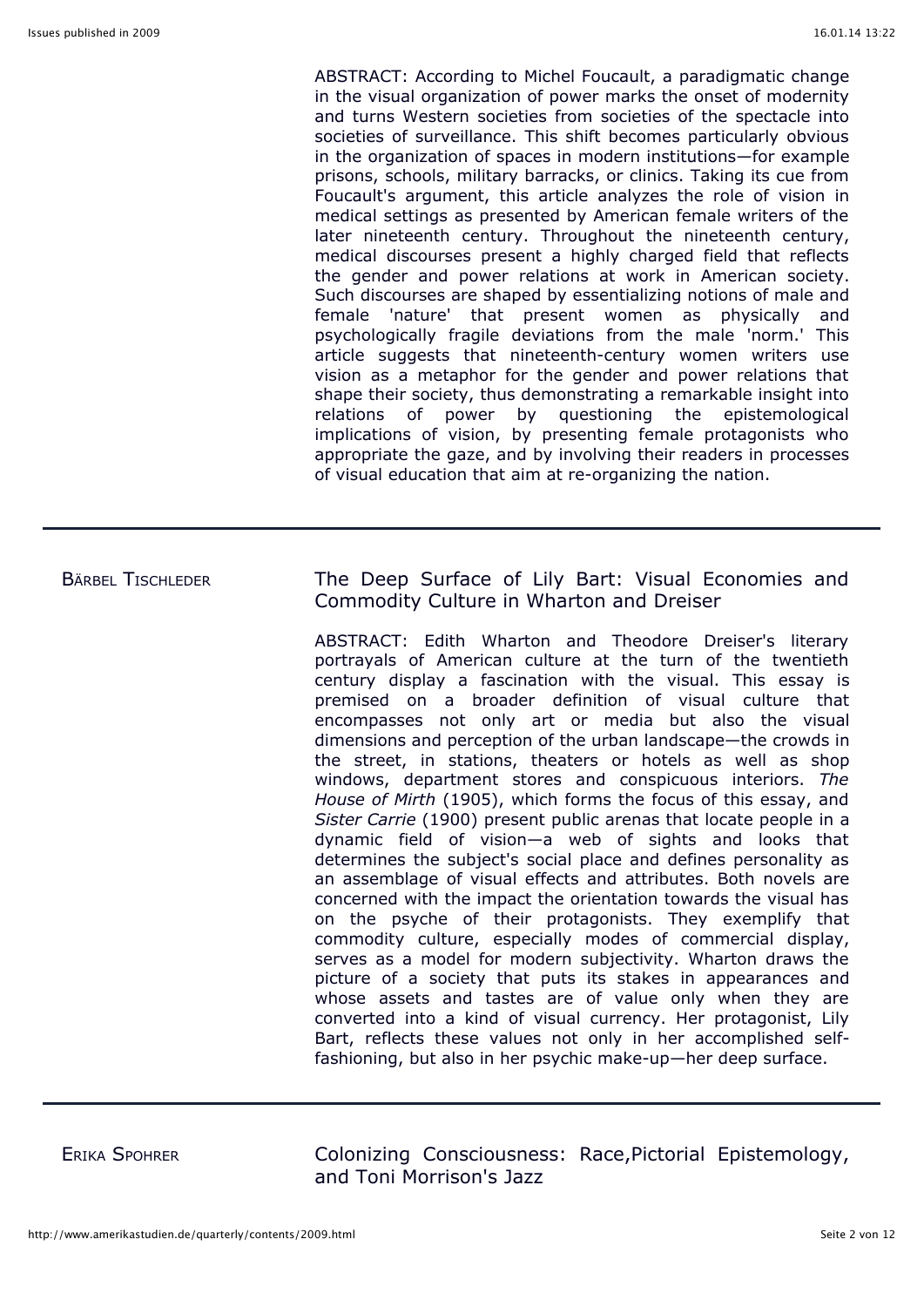ABSTRACT: Toni Morrison's *Jazz* is a book of pictures—portraits, moving pictures, imagined images. This article explores seeing as epistemology, as a way of making meaning, especially of the gendered and raced self. At times an empty signifier, the female image signifies not a meaning beyond itself but instead only the logic of its gazers' preoccupations; at other times, seeing makes meaning by colonizing s/he who is seen. Morrison also offers a version of femininity not tied to the visual, femininity beneath it. Finally, *Jazz*'s narrator emerges as unreliable precisely because she thinks she is immune to the gaze. Through the narrator's delusion, Morrison in effect forces the reader to examine her own position vis-a-vis the text; she uses the narrator's imagined space outside the text to reveal the reader's position outside the text as just that—imagined.

## ANGELA LAFLEN "There's a Shock in This Seeing": The Problem of the Image in *The Handmaid's Tale* and *Oryx and Crake*

ABSTRACT: Throughout her long career, Margaret Atwood has written only two speculative novels, *The Handmaid's Tale* and *Oryx and Crake*. In both, Atwood traces ideas and practices already present in contemporary culture to their logical conclusions, and a comparison of the novels reveals the evolution of Atwood's perspective on a number of recurring topics, visual culture being chief among them. The context for Atwood's evolving concern about visual culture is the rise to dominance of the image in contemporary culture. In the nearly two decades that followed the publication of *The Handmaid's Tale*, the use of visual culture to aestheticize political and social life accelerated to the point that image and reality became nearly impossible to distinguish. Similarly, the stakes of visual representation are much higher in *Oryx and Crake* than in *The Handmaid's Tale*, and Atwood suggests that not only civil liberties but humanity itself is threatened by an increasingly degraded and dehumanizing visual culture. Nevertheless, despite changing conditions of visuality, Atwood continues to recommend literature as a viable space within which to develop a critical response to visual culture.

CHRISTINA JUDITH HEIN "Can the Squaw Bluff?": Negotiations of Vision and Gazes in *Tracks* and *The Last Report on the Miracles at Little No Horse* by Louise Erdrich

> ABSTRACT: Theories concerned with the abstract, larger structures that influence the distribution of power in a visual regime—negotiations of social life facilitated through modes of seeing and the exchange of gazes—have quite importantly established that whiteness as well as maleness constitute positions of privilege. Non-white women, according to such theories, are mostly considered as objects of the look and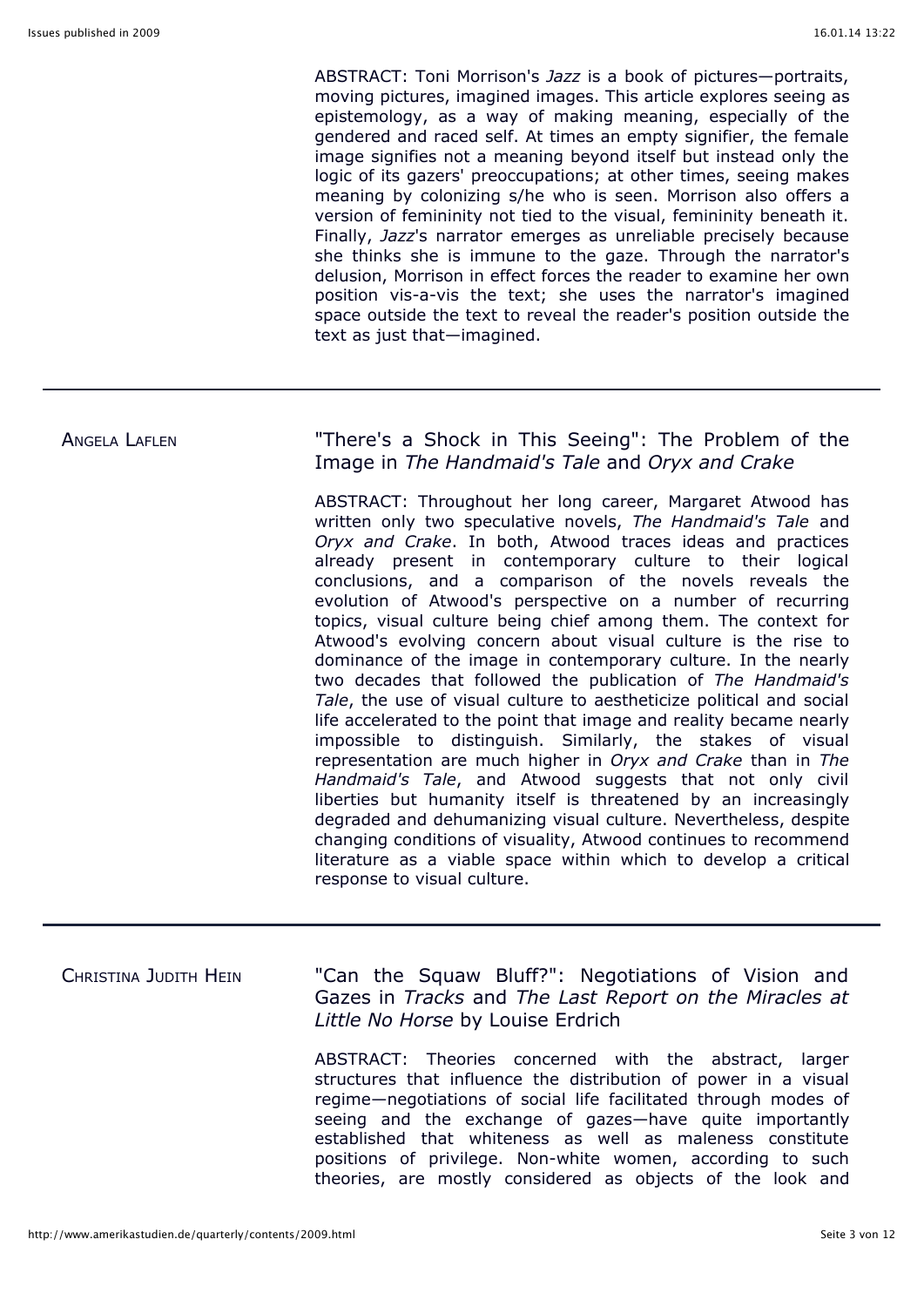relegated to the margins. In the encounter between raced and gendered persons, however, the ability to gaze and exert power might be distributed differently. This essay suggests an expansion on Jean-Paul Sartre's concept of the essential and subjectivity-constituting exchanges of looks between'me' and '˜the Other' so as to accommodate the structural differences inherent in hierarchically organized societies. The theoretical gains of this approach are then illustrated in a reading that focuses on the negotiations of the gaze as well as of the visual in the very particular situations of three female characters in two novels by Anishinaabe-German-American literary writer Louise Erdrich. Her texts illustrate that agency and power are not necessarily assigned exclusively to those advantageously positioned within a Western scopic regime and that being structurally privileged by hegemonic culture might carry with it some drawbacks.

## Amst 54.2 (2009)

MATTHEW PETHERS "This Small Herculean Labor": Literary Professionalism, Georgic Work, and *Walden*

> ABSTRACT: Although the professionalization of authorship has emerged as an important topic in recent decades, literary historians largely continue to focus on the economic and institutional factors which are deemed to have brought it about. This article, in contrast, focuses on the ideological transformations which made possible the establishment of 'literature' as a discrete, specialized discipline. For much of the eighteenth century, the exercise of social authority was understood to be dependent on freedom from work, and this principle was reflected in the idealization of literature as the domain of the leisured gentleman. Thus, for the professional author to become a respected figure, the relationship between labor and literature had to be rewritten, making occupation central to identity and wisdom reliant upon industry. In order to unveil this complex process, I begin by discussing some of the key traits of modern professionalism and trace its contested development during the antebellum period. I then concentrate on Henry David Thoreau's struggle to write for a living, paying particular attention to the ways in which Walden (1854) participates in the nineteenth-century redefinition of labor. Finally, a turn to the American georgic, and the forms of labor which it privileges, allows me to draw all of these threads together into a new reading of how that redefinition was achieved.

JÜRGEN WOLTER **The Yellow Wall-Paper": The Ambivalence of Changing Discourses**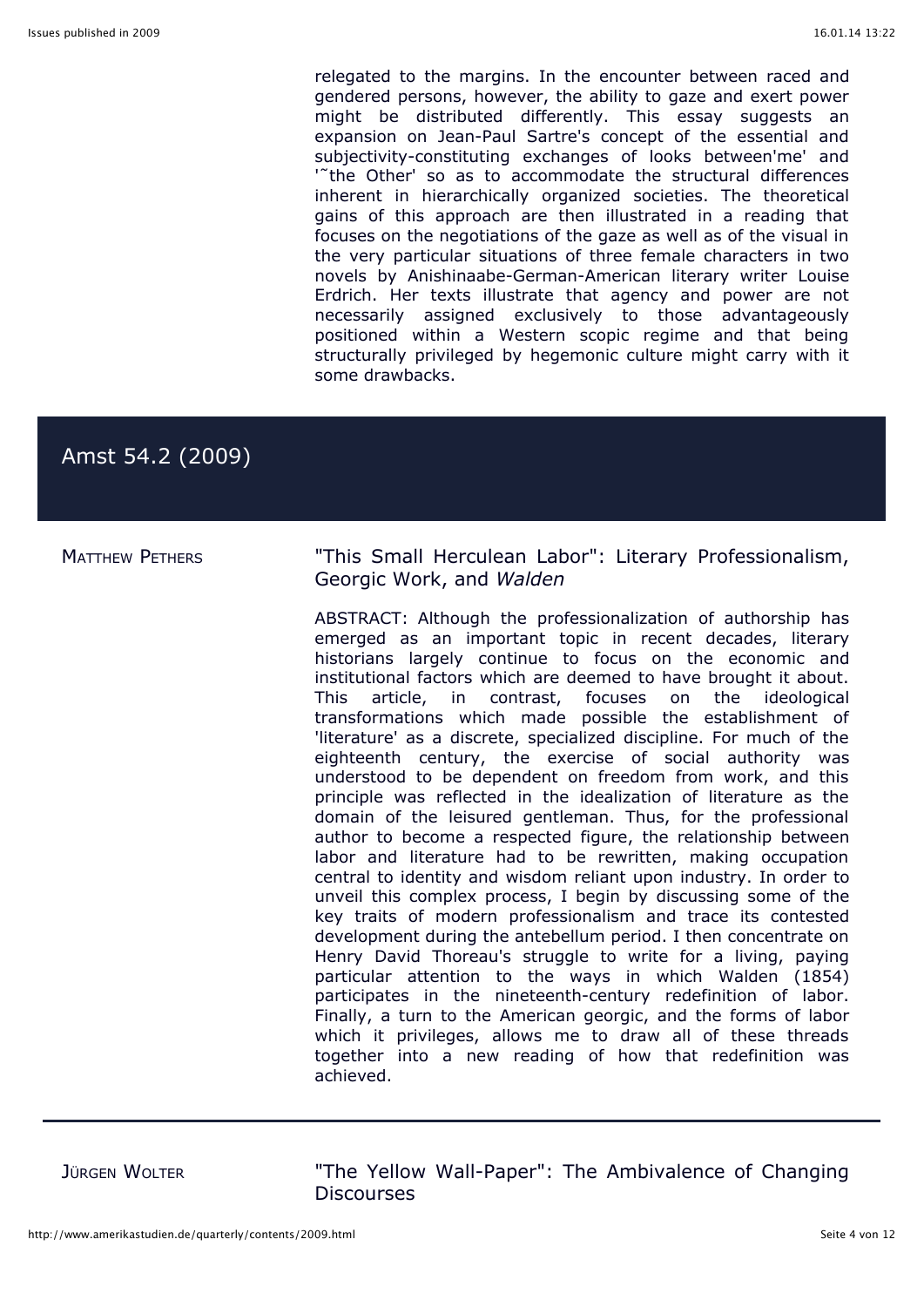ABSTRACT: Charlotte Perkins Gilman's story "The Yellow Wall-Paper" has generated a plethora of different, often contradictory readings. The text's richness results not only from the fact that it has been approached from various perspectives. Rather, the article argues, the story's contradictions and ambiguities remain unresolved because Gilman wrote at a time when major issues raised by her story were at the center of changing discourses. The article focuses on three of these issues: the change in the use of wallpaper in interior decoration, the debate about the color yellow, and the controversy about the effects of intellectual activity on the health of women.

## MARCUS HÖRETH Die Etablierung verfassungsgerichtlicher Streitschlichtung: *Marbury v. Madison* als richterliche Selbstautorisierung und sanfte Revolution

ABSTRACT: Since the path-breaking *Marbury v. Madison* decision in 1803, the USA has been well-known as the 'home of judicial review' and has as such served as a role model for constitutional courts around the world. However, the precarious political circumstances in which Chief Justice John Marshall had to operate in this case and the long prehistory of Marbury is less known. In this article both will be explored. It will be shown that 'judicial review' originally stemmed from a concept in British common law that, ironically, was used by the American independence movement against British parliamentarian acts that were seen as illegitimate such as the infamous Stamp Act. Nevertheless, despite its widespread acceptance at the beginning of the nineteenth century, Chief Justice Marshall took a substantial personal risk in pursuing judicial review against the anti-federalist Jefferson administration. But the way he undertook this veritable quiet revolution proves Marshall's capacity to avoid a no-win and therefore disastrous confrontation between judicial branch and the new government. In the end, it is the reasoning in this over 200-year-old judgement that explains why the power of the Supreme Court to declare acts of the Congress void is still widely accepted to this day.

DAVID FAFLIK FORUM:

Myth, Symbol, and American Studies Methodology: The Post-National Persistence of the Humanities

ABSTRACT: Since at least the appearance of scholar Bruce Kuklick's seminal 1972 statement, "Myth and Symbol in American Studies," the conventional 'myths' and 'symbols' that were once synonymous with the discipline largely have lost their former status as a legitimate methodology. As is well known, Kuklick insists that symbolic/semiotic methodologies cannot substitute for material, quantifiable research of 'America' in all its complexity. His is an empiricist's plea against symbolic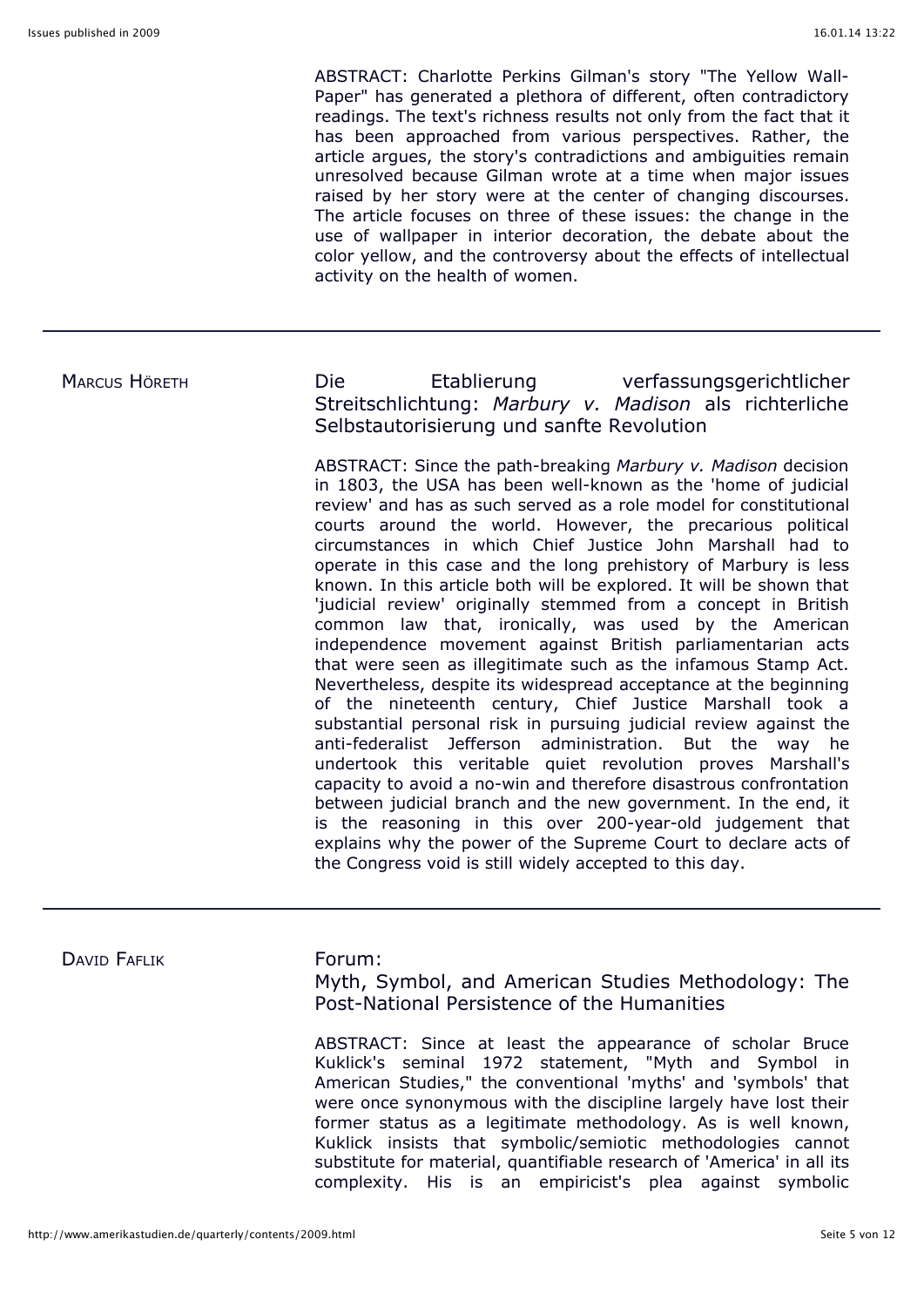| signification. Kuklick's critique quietly prevails today, in an age |
|---------------------------------------------------------------------|
| when comparative sociological and ethnographic approaches to        |
| the study of American society and culture enjoy a conspicuous, if   |
| not uncontested, ascendance, at least in the United States.         |
| Within the context of the globalization of American Studies and     |
| current post-national approaches in the field, this essay argues    |
| that the worldwide images that 'America' projects, and the icons    |
| by which it is widely identified, retain not only the legitimacy of |
| methodology, but suggest as well their necessity as a cross-        |
| cultural epistemology. On the one hand, language barriers alone     |
| recommend symbolic, iconographic study as a practical means of      |
| knowledge production and apprehension in lieu of an alternative     |
| common critical idiom. On the other hand, a resurgent European      |
| interest in 'America' as symbol suggests a tacit defense among      |
| international members of a growing American Studies community       |
| of symbolic figuration itself as a means of cultural                |
| comprehension.                                                      |

| <b>BIRGIT</b><br><b>BAURIDL</b><br><b>AND</b><br><b>SUSANNE LEIKAM</b> | Publications in American Studies from German-Speaking<br>Countries, 2008                                                                                                                                                                                                                                                                                                                                                                                                                                                                                                                                                                                                                                                                                                                                                                                                                                                                                              |
|------------------------------------------------------------------------|-----------------------------------------------------------------------------------------------------------------------------------------------------------------------------------------------------------------------------------------------------------------------------------------------------------------------------------------------------------------------------------------------------------------------------------------------------------------------------------------------------------------------------------------------------------------------------------------------------------------------------------------------------------------------------------------------------------------------------------------------------------------------------------------------------------------------------------------------------------------------------------------------------------------------------------------------------------------------|
| Amst 54.3 (2009)                                                       | American History/ies in Germany: Assessments,<br><b>Transformations, Perspectives</b><br><b>Volker Depkat - Guest Editor</b>                                                                                                                                                                                                                                                                                                                                                                                                                                                                                                                                                                                                                                                                                                                                                                                                                                          |
| <b>VOLKER DEPKAT</b>                                                   | Introduction: American<br>History/ies<br>Germany:<br>in<br>Assessments, Transformations, Perspectives                                                                                                                                                                                                                                                                                                                                                                                                                                                                                                                                                                                                                                                                                                                                                                                                                                                                 |
| PHILIPP GASSERT                                                        | Writing about the (American) Past, Thinking of the<br>(German) Present: The History of U.S. Foreign Relations<br>in Germany<br>ABSTRACT: This sixty year survey of the most prolific field in<br>West German historiography of the United States argues that the<br>developments in scholarship were closely related to 'real time'<br>German-American relations. For German historians writing during<br>the 1950s, studying U.S. diplomacy promised to yield practical<br>insights into the political decision-making process in the capital<br>of the country's military protector. Later, during the 1960s the<br>history of transatlantic relations became entangled in the<br>'Americanization,' 'Westernization,' and 'democratization' of the<br>Federal Republic's political culture. Because approaches to U.S.<br>foreign relations mirrored the changing intellectual climate within<br>Germany, scholarly trends did not closely follow those within the |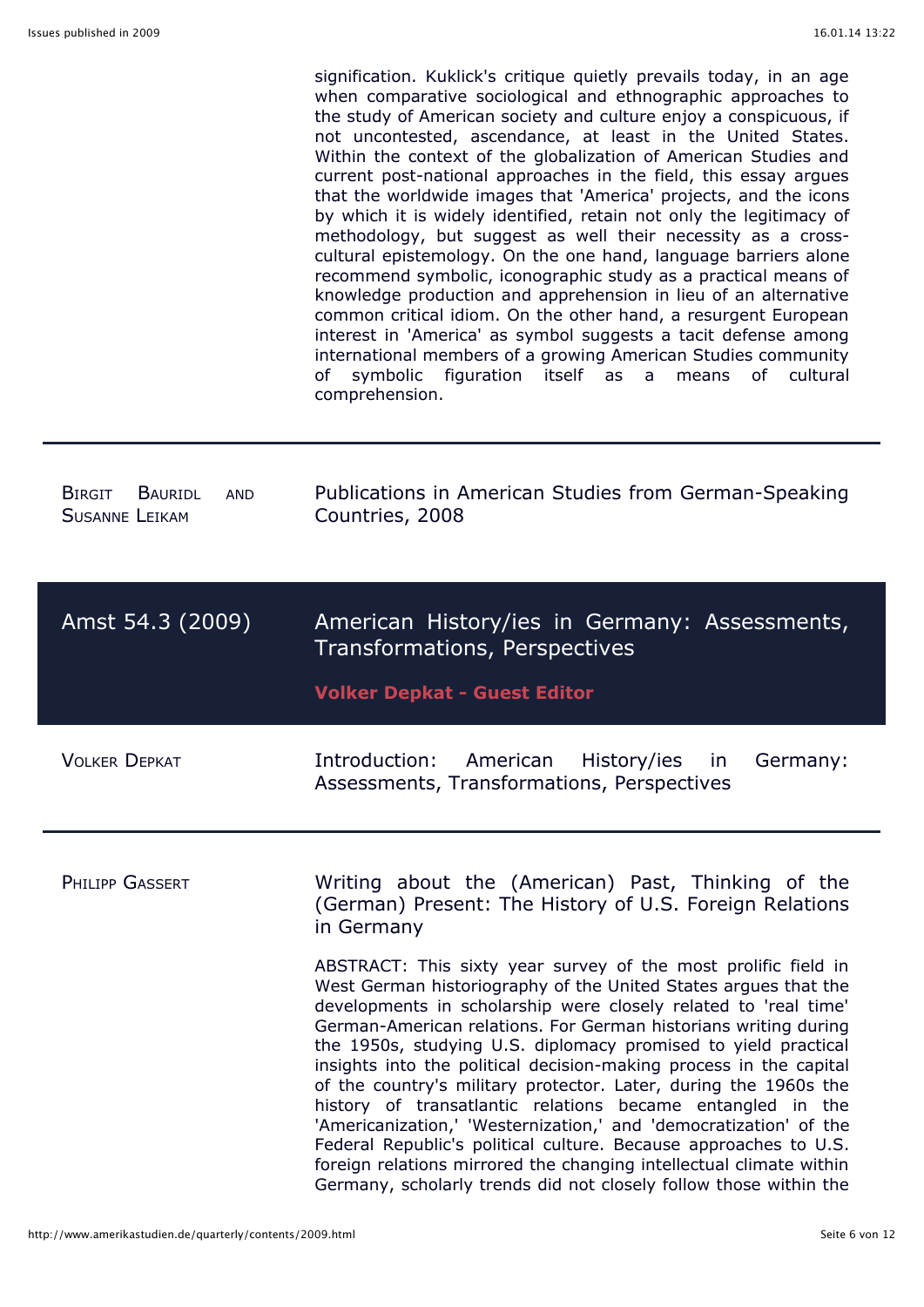United States. German historians of U.S. diplomacy usually stressed ideology or political decision-making processes—a trend which became even more prevalent with the recent cultural turns. Also, the field only reluctantly embraced methodological innovations. Methodologically, the biggest breakthrough came during the 1960s and 1970s, when German historians of the United States acquired the necessary financial means to travel abroad and to carry out multi-archival research projects. This, combined with the remarkable institutional expansion of U.S. history in Germany, led to a quantum-leap in the quality of German works on U.S. foreign relations.

### WOLFGANG HELBICH **German Research on German Migration to the United States**

ABSTRACT: After a slow beginning in the 1970s, the last two decades of the twentieth century saw a flowering of German migration research, mainly focussed on German emigration to the United States. After the turn of the century, however, it petered out rather rapidly. Still, it was far more than just a passing fashion without lasting results. A dozen major projects yielded unique results, like Günter Moltmann's meticulously researched publications and the mosaic of PhD dissertations he supervised, Dirk Hoerder's theoretical and methodological extension of the migration concept, Hartmut Keil's multidisciplinary study of Chicago's Germans, Christiane Harzig's comparative study of women in the same city, and Wolfgang Helbich's compilation of German emigrant letters resulting in the largest and best researched archive of the kind anywhere. Taken as a whole, German migration research of the period yielded results and set standards second to none, unsurpassed even by American scholars working during the same time span. The advantages of location and culture enjoyed by German historians in the field paid off, aided by ingenuity and innovation—and definitely not least by generous VW Foundation financing.

MANFRED BERG German Scholarship on American Constitutional History

ABSTRACT: This essay offers an assessment of German historiography on American constitutional history. In addition to identifying key fields of research and to evaluating major books and other academic achievements, it discusses the dual challenge to German historians of translating American constitutional culture for German audiences, on the one hand, and getting the attention of their American colleagues on the other. Constitutional history played a major role in establishing American history as a subdiscipline at German universities and produced significant scholarship recognized on both sides of the Atlantic. Like their colleagues working on diplomacy and immigration, German constitutional historians have often focused on German-American themes, particularly on the influences of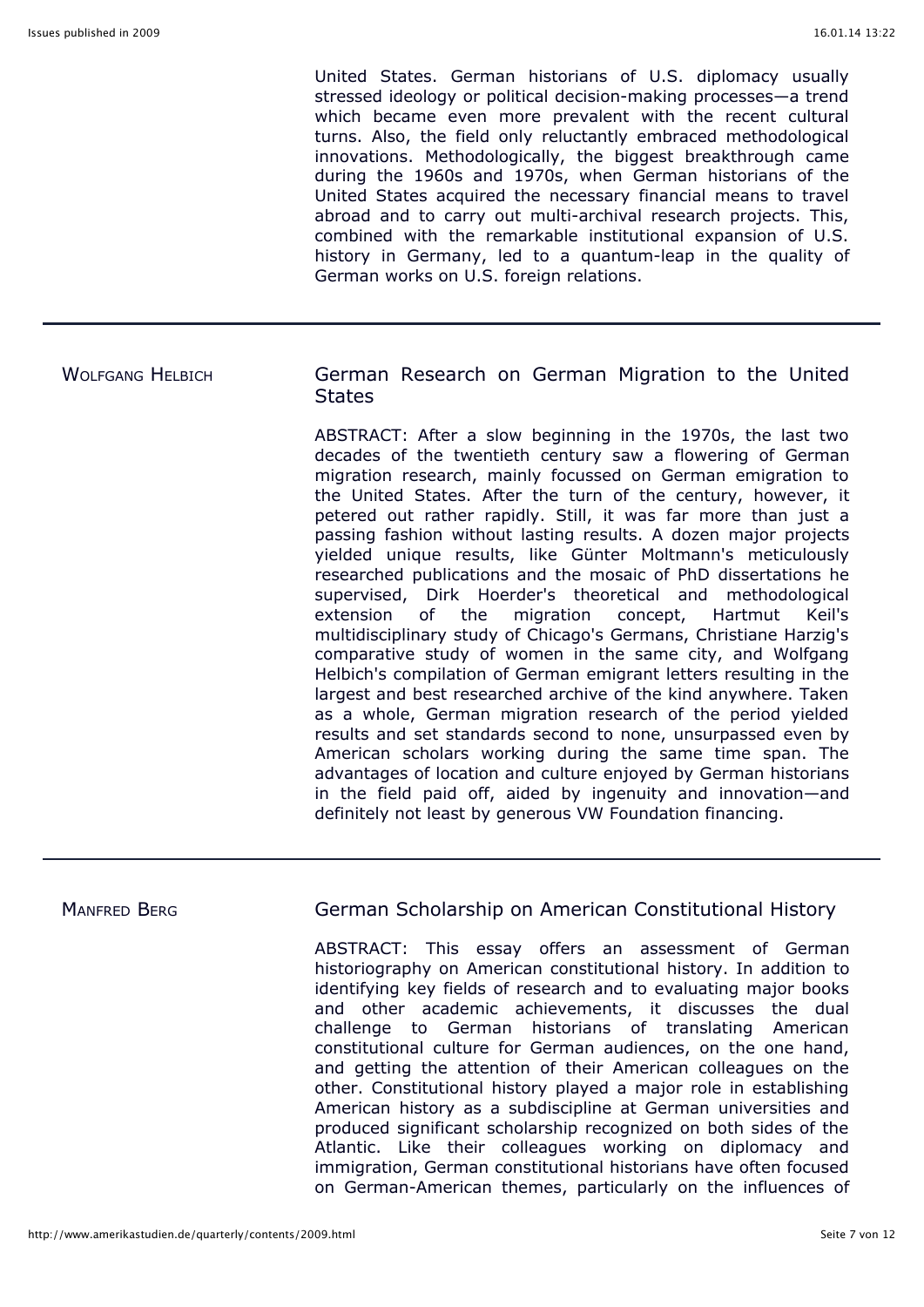American ideas on German thought. Moreover, German historians have consistently sought to improve the understanding of American constitutional concepts among German audiences. However, the future of U.S. constitutional history in Germany is uncertain. In recent years, younger scholars have shown little interest in this sometimes dry and complicated area. Yet, even if constitutional history will most likely not regain its former prominence among German historians of the United States, the constitutional dimension remains indispensable for a better understanding of American politics, society, and culture.

### VOLKER DEPKAT The 'Cultural Turn' in German and American Historiography

ABSTRACT: This article analyzes the academic debates about the 'cultural turn' in U.S. and German historiography in terms of convergence and divergence. While the 'new cultural history' in the United States and Germany seem to be pretty much alike on the conceptual and theoretical level, the political, social, cultural and institutional contexts of historiography are significantly different in both countries. This explains the rather different dynamics of the cultural turn on both sides of the Atlantic. In Germany, the debate about the cultural turn stood in the long shadow of historicism, and it evolved as a largely academic discussion between post-historicist social historians revolving around the question of how to arrive at a deeper and more complex understanding of why people in the past acted the way they did. In the United States, the cultural turn, while it was moving on the academic plane, was still inseparably tied to the 'identity politics' and 'culture wars' of an American society that became increasingly self-aware of its diversity and multiethnicity. Against this backdrop the role of Germany-based experts on U.S. history in the debates about culture on both sides of the Atlantic is assessed critically.

### KIRAN KLAUS PATEL 'Transnations' among 'Transnations'? The Debate on Transnational History in the United States and Germany ABSTRACT: Comparing the rise of transnational history in the United States and Germany is difficult, mainly because of the many connections between these historiographies. Still, the article argues that the paths into a transnational historiography were quite different on both sides of the Atlantic. Apart from similarities and connections, the text therefore highlights the intellectual as well as institutional differences between the debates in the USA and Germany.

SIMON WENDT **Transnational Perspectives on the History of Racism in**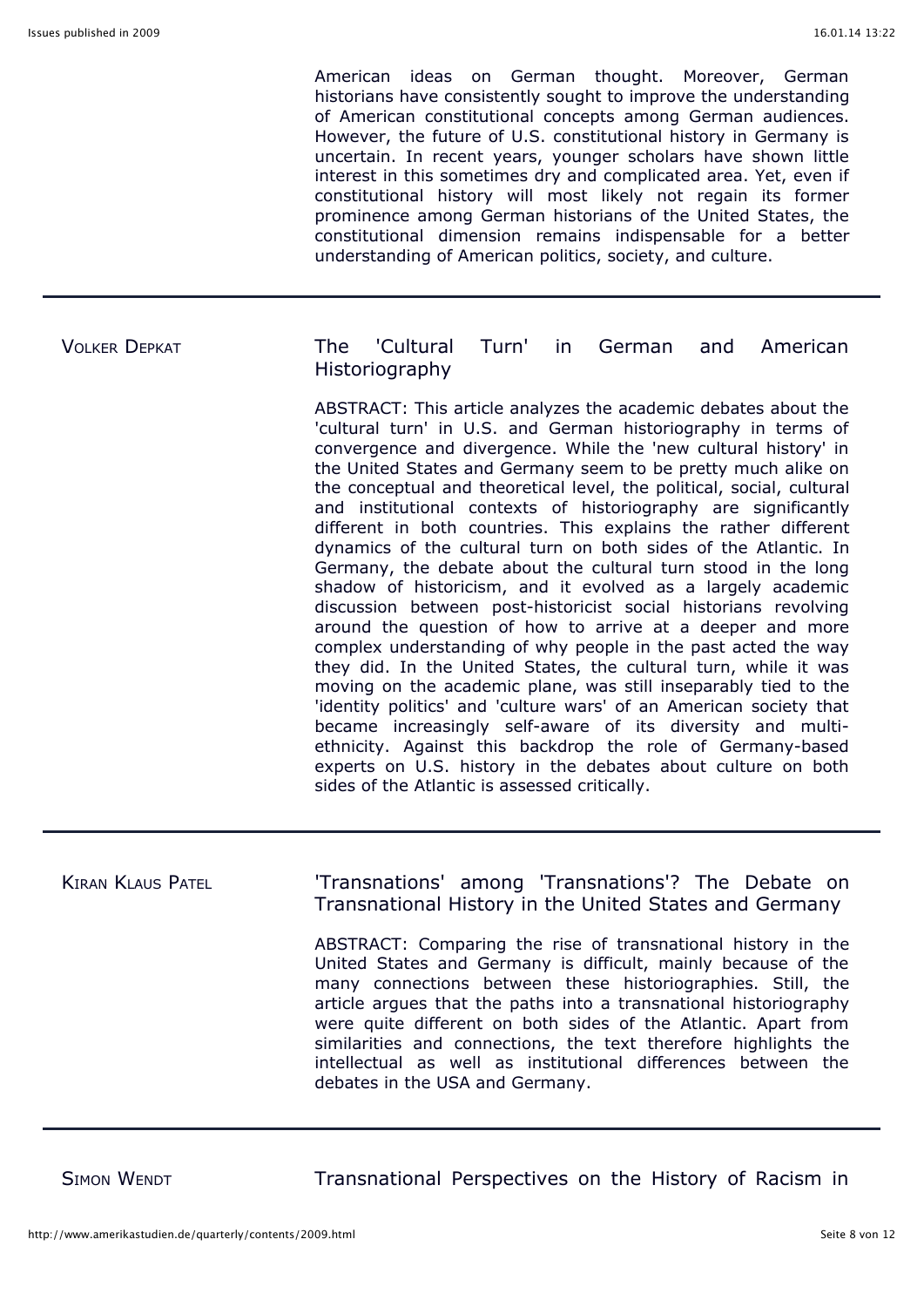### North America

ABSTRACT: This article explores the possibilities of transnationalizing the history of race and racism in North America and considers the role that German historians of the United States can play in this scholarly endeavor. Such a project first requires overcoming certain methodological problems, including the tension between the national and the transnational as well as the tendency of many scholars to rely primarily on English-language sources. The history of racism in the United States and Canada suggests that analyzing its transnational dimensions could begin on the North American continent since it offers numerous examples for studying comparative perspectives and transnational entanglements. Ultimately, however, a transnational history of race and racism will have to examine the global nature of this phenomenon. A number of German historians of the United States have laid important foundations in this field of research and are likely to make innovative historiographical contributions in the future.

MITA BANERJEE **Forum: Cultural Studies and Americanization** 

## Amst 54.4 (2009)

STEFAN L. BRANDT The City as Liminal Space: Urban Visuality and Aesthetic Experience in Postmodern U.S. Literature and Cinema

> ABSTRACT: This article suggests that the postmodern city as represented in recent U.S. literature and cinema is constructed as a symbolic place based on visions of liminality—a term I borrow from social anthropology. The fictional metropolis, I argue, is negotiated as a quasi-organic agglomeration of signs and references, engaging the reader by means of what can be termed an 'aesthetics of the body.' At first glance, the postmodern city seems to figure as a closed space—a labyrinth that leaves protagonists and readers in a state of disorientation, fragmentation, and constant decentering. At second glance, however, the maze-like organization of the 'postmetropolis' also offers numerous opportunities, making aesthetic experience, and movement in particular, a central motor of the production of meaning. The protagonists as well as the readers become involved in a 'rhetoric of the body' —or, more specifically, a 'walking rhetorics' (de Certeau 131)—that turns the fictional city into a tactile, almost visceral event. The cityscape in postmodern literature and film seems at once empowering and claustrophobic, conveying to the intrepid flaeur an aura of mysteriousness and bottomless enigma. By privileging abstract space over historical space, postmodern urban fiction creates an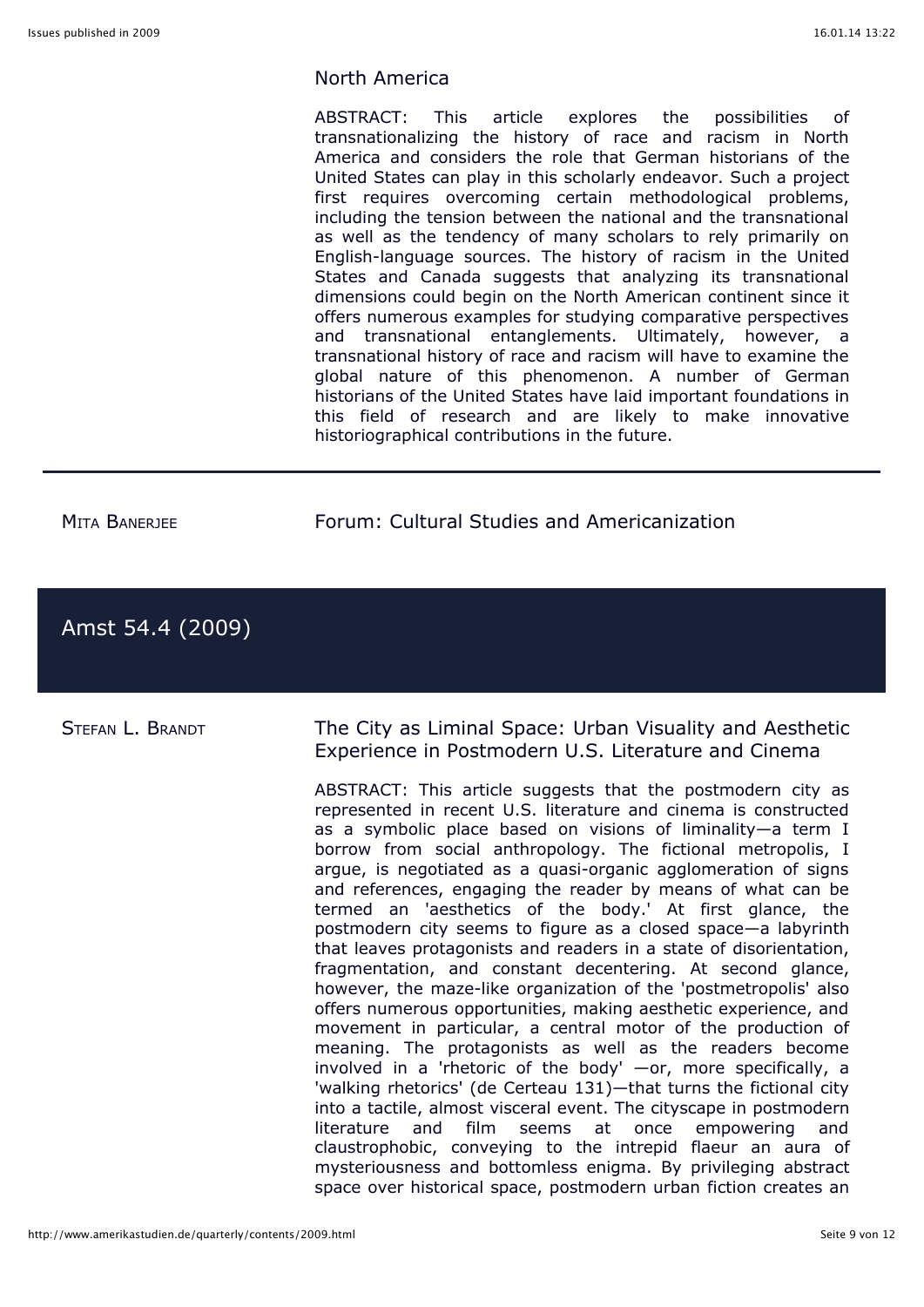eerie field of alienation and potential deconstruction, in which the center becomes periphery and vice versa. The notion of closure is further abandoned in this liminal space in favor of the concepts of transition and ambiguity.

KATJA KANZLER **Architecture, Writing, and Vulnerable Signification in** Herman Melville's "I and My Chimney"

> ABSTRACT: The following essay discusses Herman Melville's "I and My Chimney" (1856) as a text that engages architecture and writing as interrelated systems of signification. Fueled by a variety of historical developments, domestic architecture emerges as a powerful purveyor of meaning in the antebellum decades. Architecture, in this cultural context, is construed in analogy to writing (and, to some extent, vice versa), as creating houses-as-texts that tell stories about their inhabitants in terms of their individual, familial, and national identities. Thus conceived, domestic architecture is characteristically enlisted in the articulation and stabilization of hegemonic narratives of, e.g., gender and nationhood. Melville's text invokes this cultural convention to cast the signifying function that architecture and writing perform as being vulnerable and in crisis. This crisis is narrated by an idiosyncratic narrator for whom the semiotic instability documented by his narrative resonates with the social and cultural vulnerability that he experiences—his authority as master of his house and family is challenged in the course of the tale, along with the structural integrity of his chimney with which he wants to symbolically reinforce his authority. I argue that this crisis of signification performs double work in the text. On the one hand, it serves to articulate the anxiety of mid-nineteenthcentury cultural elites about what they perceive as a cultural decline. On the other hand, allegedly dysfunctional signification unfolds a critical potential, bringing to light things which 'functional' signification had worked to conceal and thereby unlocking hermetic narratives of self, family, and nation.

# BERNHARD MALKMUS The Birth of the Modern Picaro out of the Spirit of Self-Reliance: Herman Melville's *The Confidence-Man*

ABSTRACT: Melville's *The Confidence-Man* can be read both as a modification of the classic picaresque tradition and as a precursor of the modern American picaresque mode as it emerged in the twentieth century. This essay focuses on the latter and argues that Melville enacts a dramaturgy of social trust and distrust akin to more recent explorations of the genre. The novel is read against two backdrops—its socio-economic context, the antebellum crisis, and its philosophical underpinnings, Emerson's transcendentalism. Melville's satire ridicules American society on the threshold between the Puritan legacy and industrial modernity and at the same time attacks Emerson's universal optimism, thus creating the confidence man as a quintessentially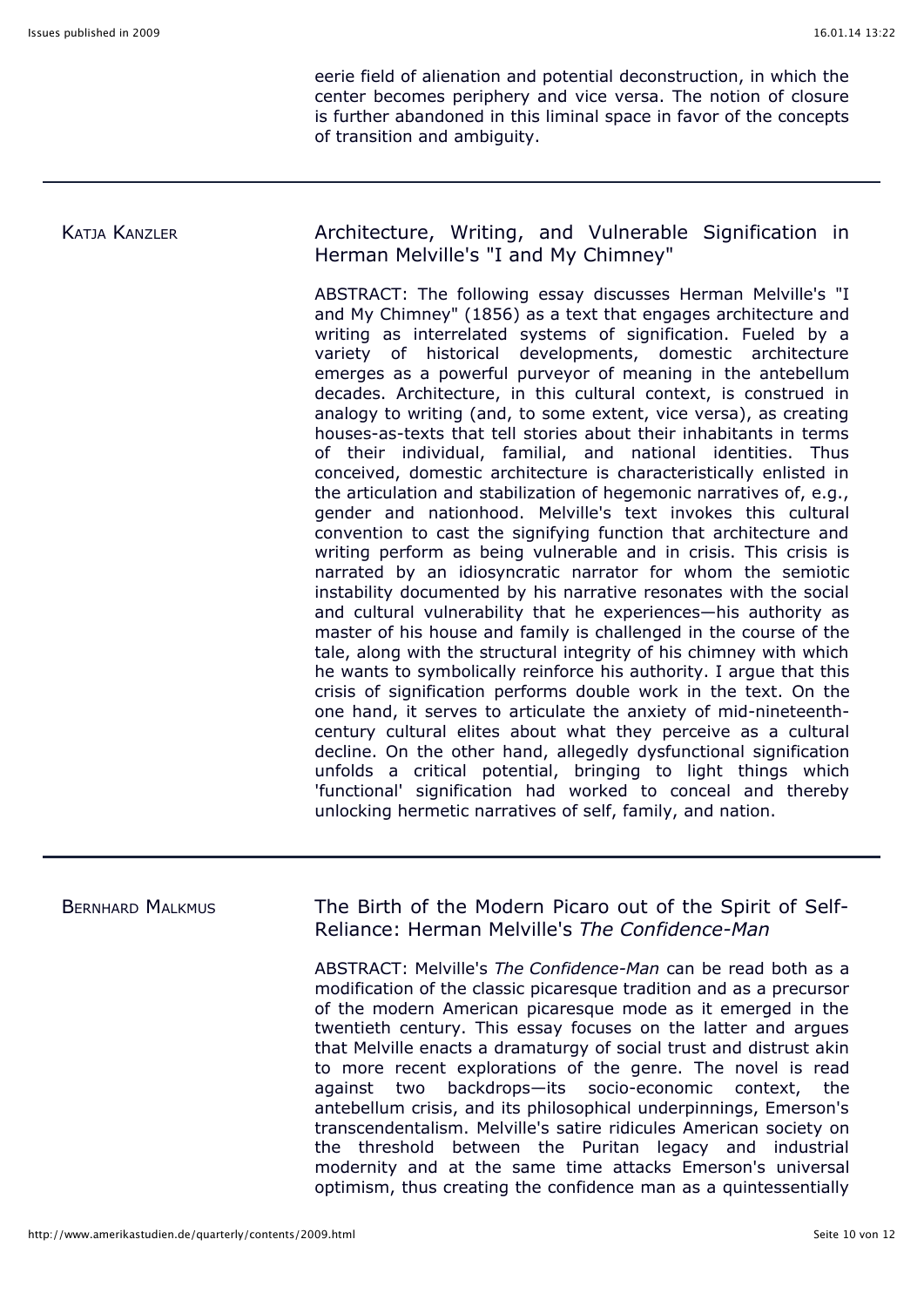American picaresque type—self-reliant, not because he buys into Emerson's pathos of self-reliance, but because the social currency of this very philosophy allows him to exploit others in their relentless pursuit of happiness.

KONRAD LINKE **Dominance, Resistance, and Cooperation in the Tanforan** Assembly Center

> ABSTRACT: From May through September 1942 the Tanforan racetrack served as a temporary detention camp for Japanese Americans from the San Francisco Bay Area. Taking a microhistoric perspective, this essay explores how the inmates dealt with the detrimental living conditions and the loss of freedom and analyzes how they responded to the various means of control employed by the camp administration. Dominance, resistance, and cooperation were the most widespread manifestations of power relations between prisoners and keepers, but concepts such as assistance, compliance, and accommodation also had their place in everyday dealings. This study demonstrates that detainees generally sought cooperation but protested against conditions they deemed intolerable, against incompetent keepers, against arbitrary treatment, and against paternalism. The overall goals were improvement of the facilities and self-determination. In the final analysis, the violation of basic democratic rights by the United States government confirmed to the inmates that it was necessary to hold on to these principles. Thus, Tanforan's detainees stand for the dialectical relationship between external oppression and internal emancipation, and for the lasting effect of the myth of the 'American Dream.'

### ANNE-MARIE SCHOLZ Forum: Adaptation as Reception: How a Transnational Analysis of Hollywood Films Can Renew the Literatureto-Film Debates

ABSTRACT: This article contends that scholarly approaches to the relationship between literature and film, ranging from the traditional focus upon fidelity to more recent issues of intertextuality, all contain a significant blind spot: their lack of theoretical and methodological attention to adaptation as an historical and transnational phenomenon. Herein I argue for a historically informed approach to American popular culture that reconfigures the classically defined adaptation phenomenon as a form of transnational reception. I focus on two Hollywood blockbusters, both produced by Columbia Pictures: *Sense and Sensibility* (1995) and *The Bridge on the River Kwai* (1957). Analyzed through the prism of transnational reception, these films allow us to see how the process of adaptation itself reveals the material nature of heretofore ahistorically defined intertextual phenomena. Exploring the transnational reception of American-made films can reinvigorate the literature-to-film